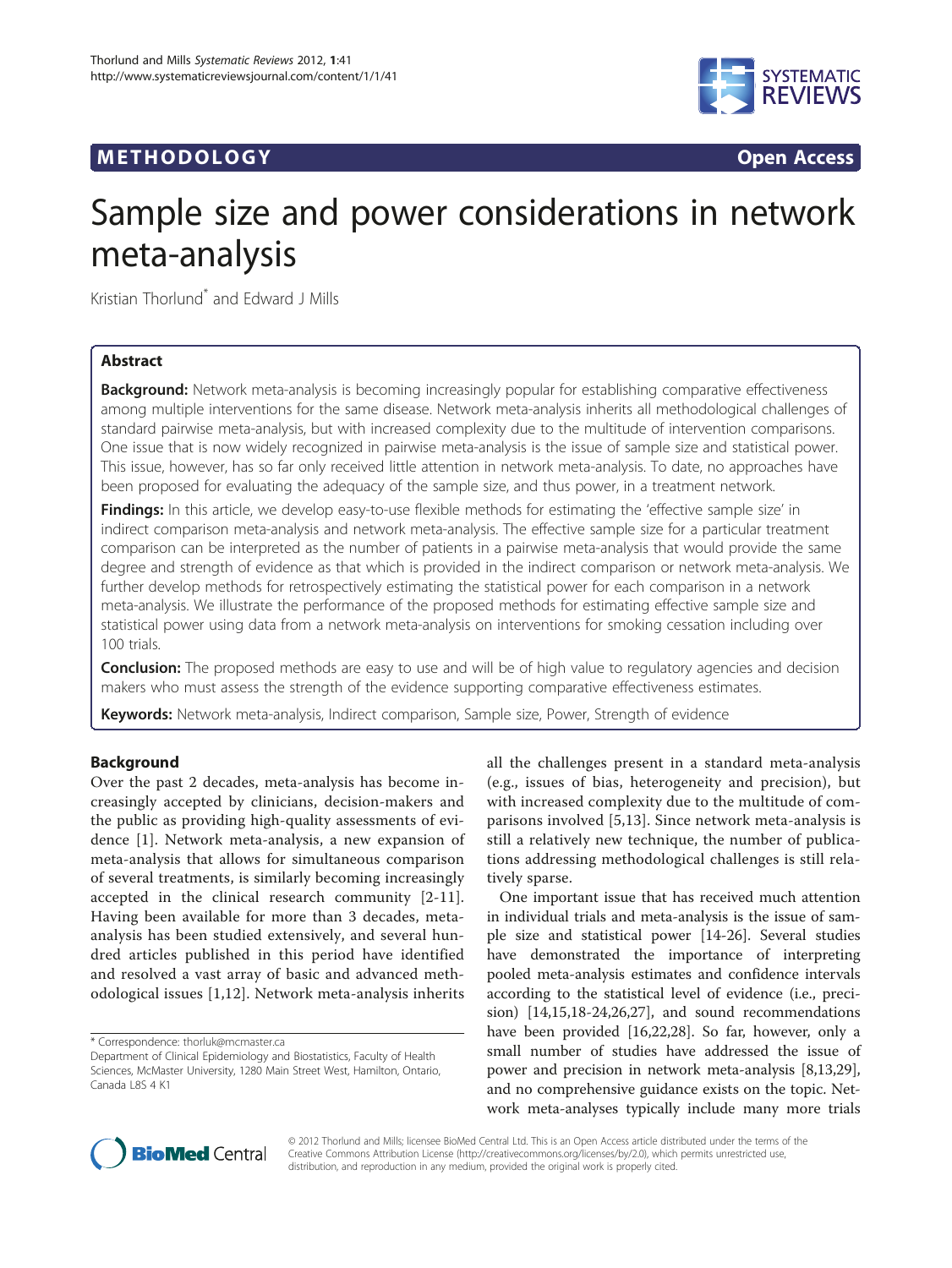than standard meta-analyses because of the multitude of comparisons involved and for this reason may artificially appear to provide a stronger evidence base. Likewise, the accompanying graphical representation of a treatment network can provide a similar compelling but potentially false impression of a strong evidence base.

Network meta-analysis utilizes evidence from direct (head-to-head) comparisons (i.e., trials directly comparing treatment A and B) and indirect comparisons (e.g., the combination of trials comparing A with C and trials comparing B with C) [\[4,6,30\]](#page-12-0). The major challenge in interpreting the power and precision of a network meta-analysis stems from the fact that there are (typically) varying levels of power and precision across all comparisons. In addition, the power and precision of indirect evidence are more complex to assess than for direct evidence, and thus, without proper guidance, it will be difficult for most authors to evaluate the precision gain from use of indirect evidence as well as the strength of evidence in a treatment network.

In this article, we provide guidance on quantifying the power and precision in network meta-analysis using simple sample size considerations. We first describe how to quantify the precision in indirect comparison meta-analysis and subsequently in network meta-analysis with combinations of direct and indirect evidence. We then outline the concept of sample size requirements and power calculations in pairwise meta-analysis. Finally, we show how to combine these measures in order to quantify the power and strength of evidence available for all treatment comparisons in a network meta-analysis. We illustrate the described methods using data from a recent network meta-analysis on interventions for smoking cessation [\[31](#page-12-0)].

#### Methods

#### Basic methodological framework Indirect comparisons

## Indirect effect estimates are obtained with the effect estimates from two comparisons sharing a common comparator [[32](#page-12-0)]. For example, when two treatments A and B have both been compared to some common comparator C (e.g., placebo) in a number of randomized clinical trials, an indirect effect estimate of treatment A versus B can be obtained using the meta-analysis effect estimate of A versus C and the meta-analysis effect estimate of B versus C [\[32](#page-12-0)]. In particular, the indirect effect estimate of A versus B  $(d_{AB})$  is calculated as the estimated effect of A versus C ( $d_{AC}$ ) minus the estimated effect of B versus C  $(d_{BC})$ . Mathematically, this corresponds to the equation

$$
d_{AB}=d_{AC}-d_{BC}.
$$

(Note, when dealing with ratio effect measures, such as relative risks and odds ratios, all calculations are done

on the log scale to preserve linearity and approximate normality). To produce confidence intervals for the indirect estimate, we first need to estimate its variance. The variance of in the indirect estimate of A versus B  $(V_{AB})$  is simply equal to the sum of the variance of the effect estimate of A versus C  $(V_{AC})$  and the variance of the effect estimate of A versus B  $(V_{AB})$ . Mathematically this corresponds to the equation  $V_{AB} = V_{AC} + V_{BC}$ . It is therefore clear that the variance of a (direct) metaanalysis effect estimate based on some number of trials, say  $k$ , will always be smaller than the variance of an indirect meta-analysis based on the same number of trials,  $k$  (all trial sample sizes being equal). In other words, direct estimates come with higher precision and power (trial count and trial sample sizes being equal). In many situations, however, using indirect estimates can add considerable power and precision.

#### Combining direct and indirect evidence

When both direct and indirect evidence is available, it may often be advantageous to combine the two statistically [\[2,4](#page-12-0)-[7,30,33\]](#page-12-0). For example, if only two small trials have investigated two active interventions A and B head to head, but 20 trials have compared A or B with placebo, the indirect evidence will be able to add much power and precision to the comparative estimate of A and B. The combination of indirect and direct evidence requires advanced statistical regression techniques (i.e., network meta-analysis) that are beyond the scope of this article [\[4](#page-12-0),[6](#page-12-0),[30](#page-12-0)]. However, in the context of sample size and power considerations, it suffices to understand that indirect evidence, when combined with direct evidence, increases the power and precision of treatment effect estimates [\[4,6](#page-12-0),[7](#page-12-0),[9](#page-12-0),[30](#page-12-0),[33](#page-12-0)]. The extent to which is does so can be evaluated readily by using the methods we describe below.

#### Sample size in indirect comparisons

In this section we introduce three methods for gauging how much statistical precision an indirect estimate provides when no direct evidence is available. In particular, we describe how to approximate the amount of information required in a direct (head-to-head) meta-analysis to produce the same precision as that in the available indirect evidence. Simply put, what direct meta-analysis sample size would provide a similar degree of information? We dub this the *effective sample size* of the indirect evidence or, interchangeably, the effective indirect sample size. We describe three different methods for approximating the effective indirect sample size. Each of these methods differs with respect to simplicity and validity (the simpler one being the least valid), so we outline the simplicity-validity trade-offs at the end of the section.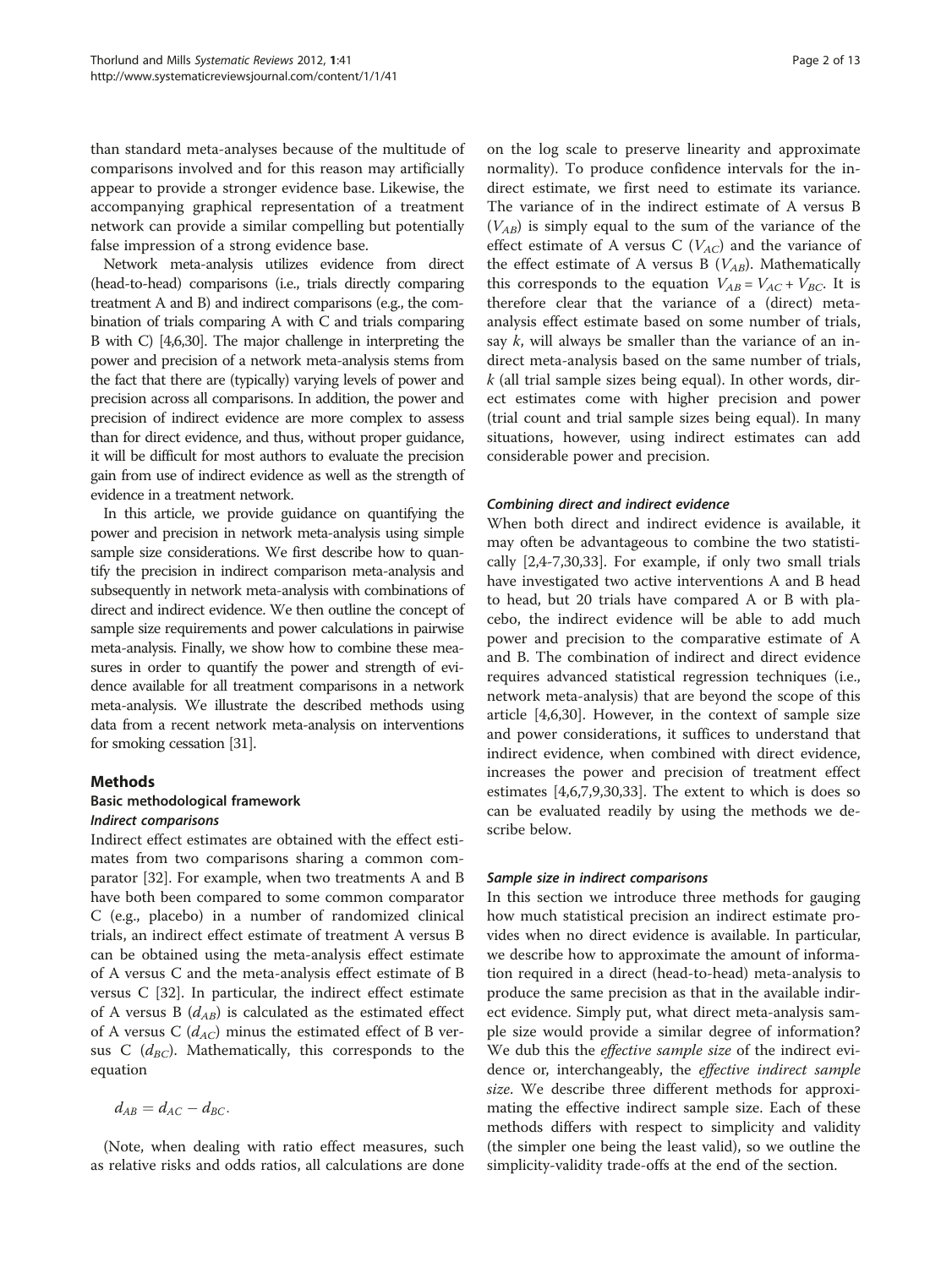#### <span id="page-2-0"></span>Method 1: the effective number of trials

A simple approach to gauging the degree of power and precision available in indirect evidence is to approximate how many trials are required in an indirect comparison to produce a matching degree of power and precision from a single head-to-head trial. This type of approximation is possible under the simple assumptions that the variances (of the mean) are equal for each trial and that no heterogeneity is present. Glenny et al. showed that when the number of trials is the same in both of two comparisons informing the indirect evidence (e.g., two trials of A vs. C and two trials of B vs. C), it takes four trials in the indirect evidence to produce the same precision as one direct head-to-head trial [[8](#page-12-0)]. In indirect comparisons, however, it is common that one comparison will include more trials than the other. When this happens, the above 1:4 *precision ratio* no longer holds true. For example, if the number of trials is twice as high in one comparison (i.e., a 1:2 trial count ratio), the indirect comparison will need exactly 4.5 trials to produce the same precision as one head-to-head trial (see mathematical derivation in [Appendix](#page-10-0) 1.a). In reality, however, to maintain a ratio of 1:2 in the trial count, one would need six trials (2:4) in the indirect comparison to produce the same precision as one head-to-head trial. To produce the same precision as two head-to-head trials, one would need  $2 \times 4.5 = 9$  trials, which allows maintaining the 1:2 ratio with three trials in one comparison and six in the other (i.e., 3:6 as the trial count ratio). Table 1 presents the approximate number of trials required in an indirect comparison under different scenarios where the number of trials in the two comparisons is unbalanced. The mathematical derivations for all exact precision ratios are presented in [Appendix](#page-10-0) 1.a.

The cells in underlined italics indicate where the indirect evidence produces the exact precision of the corresponding number of trials. The remaining cells indicate where the indirect evidence produces precision slightly above that of the corresponding number of head-to-head trials.

In some cases the required number of trials in an indirect comparison for a specific trial count ratio produces a precision corresponding to more than that of a stated number of single head-to-head trials. For example, with a trial count ratio of 1:3, one would require  $2 \times 5.33 = 10.66$  indirect comparison trials to produce the precision of two head-to-head trials. However, since we cannot have fractions of trials, we take the closest integer above 10.66 where the trial count ratio is maintained: 12 trials with a trial count ratio of 3:9.

Table 1 can readily be used for quickly and easily checking how many head-to-head trials the indirect evidence 'effectively' corresponds to. That is, if the indirect evidence produces the precision of, say, three trials, we can think of the evidence as being as strong as a metaanalysis of three head-to-head trials. For example, if one has an indirect comparison with 4 trials comparing A with C, and 12 trials comparing B with C, the precision of the indirect comparison corresponds to a metaanalysis of 3 trials directly comparing A with B (Table 1). It should be noted that Table 1 is only valid to the extent that trial sample sizes and trial population variances are similar across trials, as well as the extent to which heterogeneity is absent or ignorable.

#### Method 2: the effective sample size

Another relatively simple approach to gauging the degree of power and precision from an indirect comparison is to consider the collection of trials included in each comparison as one (large) clinical trial. From a sample size perspective, following similar mathematic derivations as the above trial count perspective, the

Table 1 The required number of indirect comparison trials required to produce the same precision as a given number of direct (head-to-head) trials

| <b>Trial</b><br>count<br>ratio | Exact<br>precision<br>ratio | Number of indirect comparison trials required to match precision from the corresponding number of single trials in a<br>pair wise meta-analysis |                |           |           |            |              |  |  |
|--------------------------------|-----------------------------|-------------------------------------------------------------------------------------------------------------------------------------------------|----------------|-----------|-----------|------------|--------------|--|--|
|                                |                             |                                                                                                                                                 | $\overline{2}$ | 3         | 4         | 5          | 10           |  |  |
| 1:1                            | $\overline{4}$              | 4(2:2)                                                                                                                                          | 8(4:4)         | 12(6.6)   | 16 (8:8)  | 20 (10:10) | 40 (20:20)   |  |  |
| 1:2                            | 4.5                         | 6(2:4)                                                                                                                                          | 9(3:6)         | 15(5:10)  | 18 (6:12) | 24(8:16)   | 45 (15:30)   |  |  |
| 1:3                            | 5.33                        | 8(2:6)                                                                                                                                          | 12(3:9)        | 16(4:12)  | 24 (6:18) | 28 (7:21)  | 56 (14:42)   |  |  |
| 1:4                            | 6.25                        | 10(2:8)                                                                                                                                         | 15(3:12)       | 20(4:16)  | 25(5:20)  | 35 (7:28)  | 65 (13:52)   |  |  |
| 1:5                            | 7.2                         | 12(2:10)                                                                                                                                        | 18(3:15)       | 24 (4:20) | 30 (5:25) | 36 (6:30)  | 72 (12:60)   |  |  |
| 1:6                            | 8.17                        | 14(2:12)                                                                                                                                        | 21(3:18)       | 28 (4:24) | 35 (5:30) | 42 (6:36)  | 84 (12:72)   |  |  |
| 1:7                            | 9.14                        | 16(2:14)                                                                                                                                        | 24 (3:21)      | 32 (4:28) | 40 (5:35) | 48 (6:42)  | 96 (12:84)   |  |  |
| 1:8                            | 10.13                       | 18(2:16)                                                                                                                                        | 27(3:24)       | 36 (4:32) | 45 (5:40) | 54 (6:48)  | 108 (12:96)  |  |  |
| 1:9                            | 11.11                       | 20(2:18)                                                                                                                                        | 30(3:27)       | 40 (4:36) | 50 (5:45) | 60 (6:54)  | 120 (12:108) |  |  |
| 1:10                           | 12.1                        | 22(2:20)                                                                                                                                        | 33 (3:30)      | 44 (4:40) | 55 (5:50) | 66 (6:60)  | 121 (11:110) |  |  |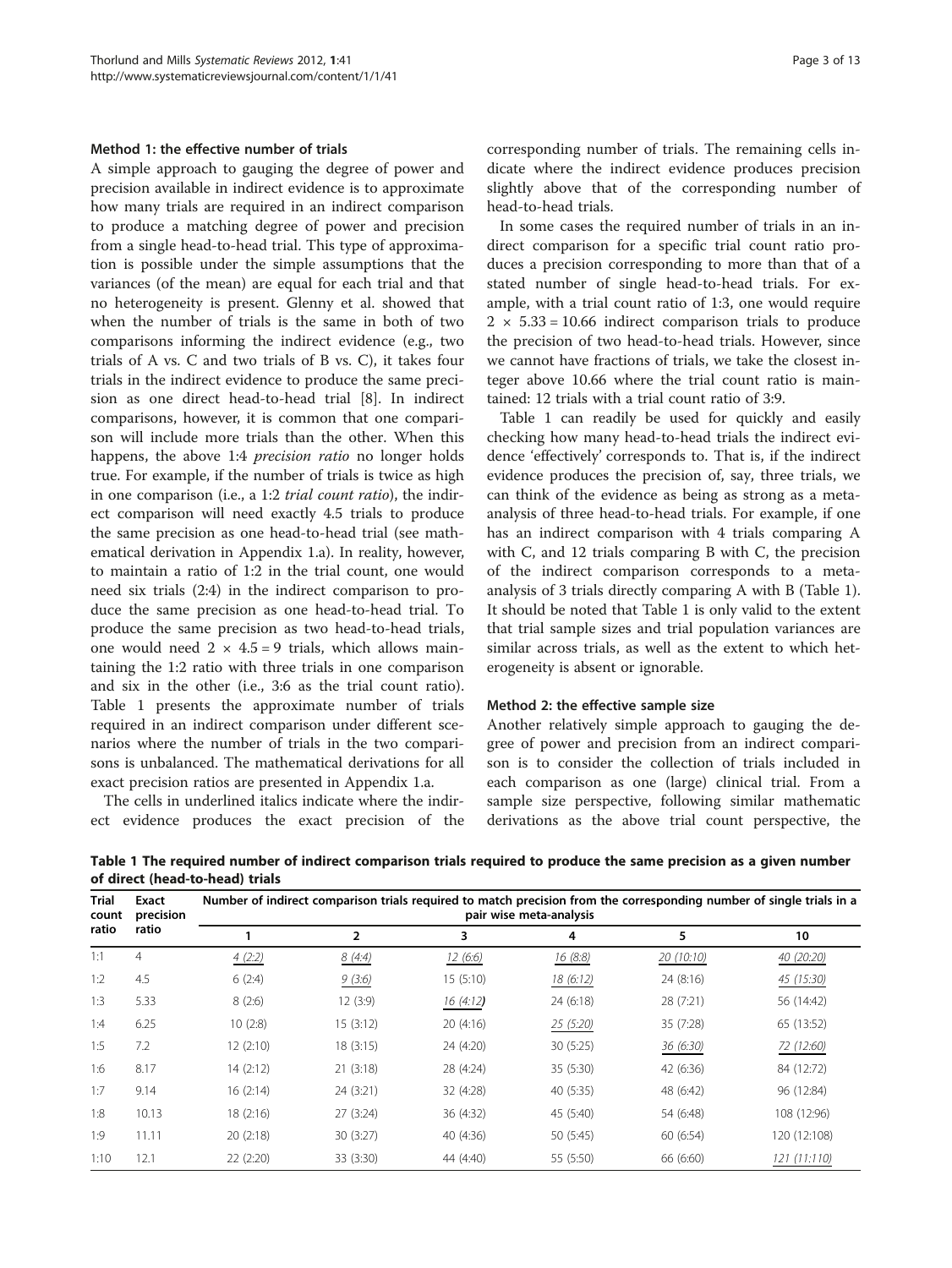<span id="page-3-0"></span>Table 2 Effective heterogeneity-corrected sample sizes of indirect comparison scenarios with varying degrees of patient count ratios and heterogeneity in each comparison (A vs. C and B vs. C), but with fixed total sample size of 10,000

| <b>Patient ratio</b> | <b>Precision ratio</b> | $I_{AC}^2$ | $I_{BC}^2$ | <sup>12</sup> adjusted precision ratio | Effective sample size |
|----------------------|------------------------|------------|------------|----------------------------------------|-----------------------|
| 5,000:5,000 (1:1)    | 4.00                   | 0%         | 0%         | 4.00                                   | 2,500                 |
|                      |                        | 0%         | 25%        | 4.60                                   | 2,188                 |
|                      |                        | 0%         | 50%        | 5.33                                   | 1,875                 |
|                      |                        | 25%        | 50%        | 6.40                                   | 1,563                 |
|                      |                        | 50%        | 50%        | 8.00                                   | 1,250                 |
| 3,333:6,667 (1:2)    | 4.50                   | 0%         | $0\%$      | 4.50                                   | 2,222                 |
|                      |                        | 0%         | 25%        | 5.40                                   | 1,852                 |
|                      |                        | 0%         | 50%        | 6.75                                   | 1,481                 |
|                      |                        | 25%        | $0\%$      | 4.91                                   | 2,037                 |
|                      |                        | 25%        | 25%        | 6.00                                   | 1,667                 |
|                      |                        | 25%        | 50%        | 7.72                                   | 1,296                 |
|                      |                        | 50%        | $0\%$      | 5.40                                   | 1,852                 |
|                      |                        | 50%        | 25%        | 6.75                                   | 1,482                 |
|                      |                        | 50%        | 50%        | 9.00                                   | 1,111                 |
| 2,500:7,500 (1:3)    | 5.33                   | 0%         | $0\%$      | 5.33                                   | 1,876                 |
|                      |                        | 0%         | 25%        | 6.56                                   | 1,524                 |
|                      |                        | 0%         | 50%        | 8.53                                   | 1,173                 |
|                      |                        | 25%        | $0\%$      | 5.69                                   | 1,759                 |
|                      |                        | 25%        | 25%        | 7.11                                   | 1,407                 |
|                      |                        | 25%        | 50%        | 9.48                                   | 1,055                 |
|                      |                        | 50%        | $0\%$      | 6.09                                   | 1,642                 |
|                      |                        | 50%        | 25%        | 7.75                                   | 1,290                 |
|                      |                        | 50%        | 50%        | 10.7                                   | 938                   |
| 2,000:8,000 (1:4)    | 6.25                   | 0%         | $0\%$      | 6.25                                   | 1,600                 |
|                      |                        | 0%         | 25%        | 7.81                                   | 1,280                 |
|                      |                        | 0%         | 50%        | 10.4                                   | 960                   |
|                      |                        | 25%        | 0%         | 6.58                                   | 1,520                 |
|                      |                        | 25%        | 25%        | 8.33                                   | 1,200                 |
|                      |                        | 25%        | 50%        | 11.4                                   | 880                   |
|                      |                        | 50%        | $0\%$      | 6.94                                   | 1,440                 |
|                      |                        | 50%        | 25%        | 8.93                                   | 1,120                 |
|                      |                        | 50%        | 50%        | 12.5                                   | 800                   |
| 1,667:8,333 (1:5)    | 7.20                   | 0%         | $0\%$      | 7.20                                   | 1,389                 |
|                      |                        | 0%         | 25%        | 9.09                                   | 1,100                 |
|                      |                        | 0%         | 50%        | 12.4                                   | 810                   |
|                      |                        | 25%        | 0%         | 7.51                                   | 1,331                 |
|                      |                        | 25%        | 25%        | 9.60                                   | 1,042                 |
|                      |                        | 25%        | 50%        | 13.3                                   | 752                   |
|                      |                        | 50%        | 0%         | 7.86                                   | 1,273                 |
|                      |                        | 50%        | 25%        | 10.2                                   | 984                   |
|                      |                        | 50%        | 50%        | 14.4                                   | 694                   |
| 1,000:9,000 (1:9)    | 11.11                  | 0%         | 0%         | 11.1                                   | 900                   |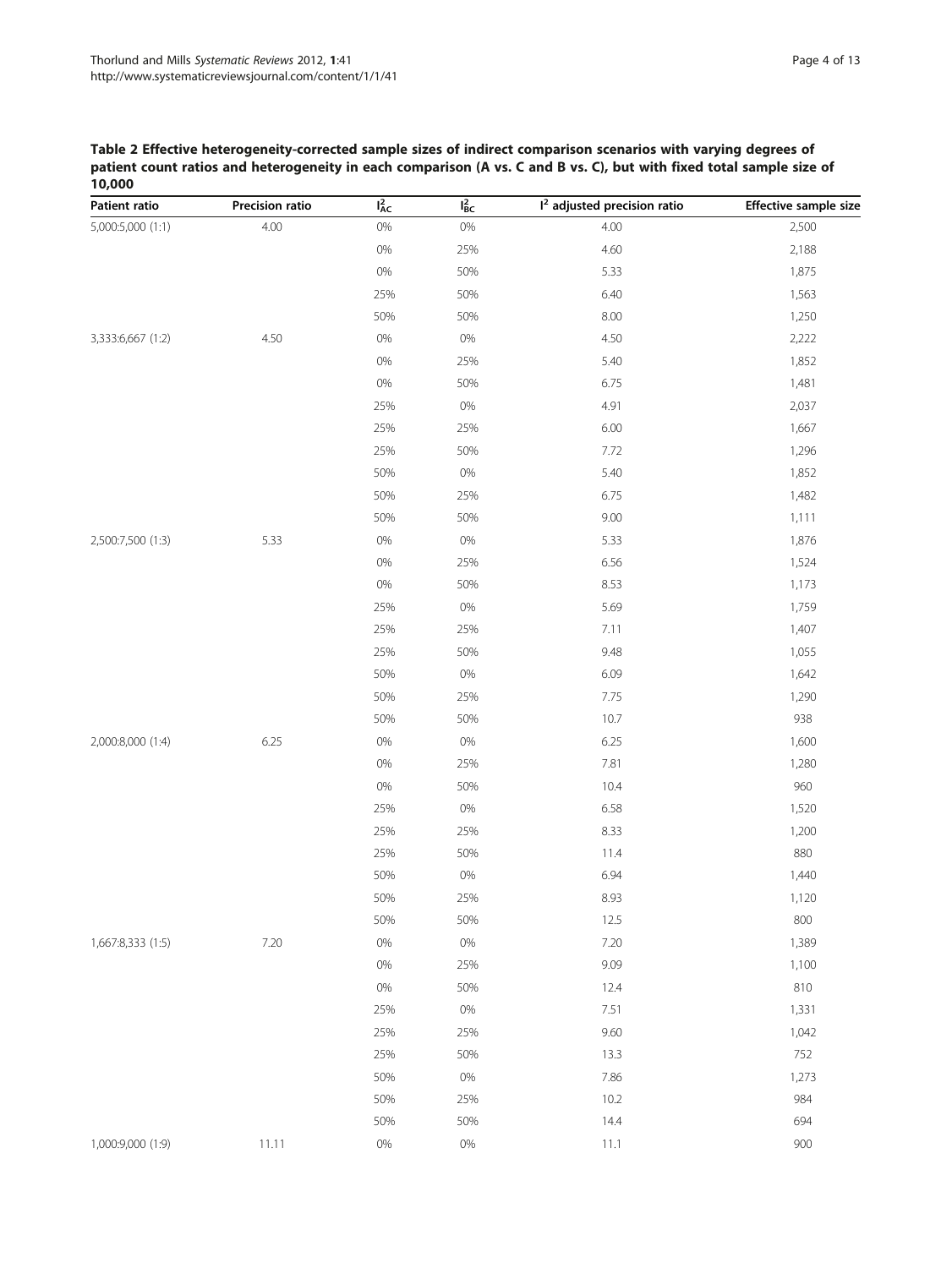| 0%  | 25% | 14.3 | 698 |
|-----|-----|------|-----|
| 0%  | 50% | 20.2 | 495 |
| 25% | 0%  | 11.4 | 878 |
| 25% | 25% | 14.8 | 675 |
| 25% | 50% | 21.1 | 473 |
| 50% | 0%  | 11.7 | 855 |
| 50% | 25% | 15.3 | 653 |
| 50% | 50% | 22.2 | 450 |
|     |     |      |     |

Table 2 Effective heterogeneity-corrected sample sizes of indirect comparison scenarios with varying degrees of patient count ratios and heterogeneity in each comparison (A vs. C and B vs. C), but with fixed total sample size of 10,000 (Continued)

relationship between the precision of an indirect comparison and the precision of a direct meta-analysis turns out the same (see [Appendix 1.b](#page-10-0) for mathematical derivations). For example, to produce the same precision as a head-to-head meta-analysis including 1,000 patients, one would need a total of 4,000  $(4 \times 1,000)$  patients in the indirect comparison, provided the number of patients is the same for the two comparisons (2,000:2,000). Taking the sample size perspective comes with the flexibility of a possible reversal of the calculation. For example, an indirect comparison with 500 patients in the A vs. C comparison and 500 patients in the B vs. C comparisons would produce the same precision as a direct comparison with 250 patients  $[(500 + 500)/4]$ . Likewise, in a scenario with 1,000 patients in comparison A vs. C, and 10,000 patients in comparison B vs. C, the exact precision ratio is 12.1 (see Table [1](#page-2-0)), and so the effective direct meta-analysis sample size would be  $(1,000 + 10,000)$ /  $12.1 = 909$ .

Often, the sample sizes in the two comparisons do not line up to produce the exact precision ratio presented in Table [1](#page-2-0) and Table [2](#page-3-0). Letting  $n_{AC}$  and  $n_{BC}$  denote the sample sizes for the comparisons of A vs. C and B vs. C, respectively, a more general formula for the effective indirect sample size is (see [Appendix 1.b](#page-10-0)).

$$
(n_{AC} \times n_{BC})/(n_{AC} + n_{BC})
$$

For the above example, the effective sample size using this formula is therefore  $(1000 \times 10000)/(1000 + 10000) = 909$ .

The above simple approach to calculate the effective indirect sample size does not consider the possibility that statistical heterogeneity exists across trials. When heterogeneity is present, the effect estimates that go into the indirect estimate incur a higher degree of variation, and so the effective indirect sample size corresponding to a head-to-head meta-analysis will be smaller than with the above simple approach. In line with already-established heterogeneity corrections for

meta-analysis required sample sizes [[23](#page-12-0),[24](#page-12-0),[28](#page-12-0)], we put forward that the actual number of patients in each of the comparisons informing the indirect estimate can be penalized by the additional variation explained by heterogeneity. In line with previous proposals, we penalize for the 'lack of homogeneity' [[23,24\]](#page-12-0) using the popular measure of heterogeneity,  $I^2$  [\[34\]](#page-12-0), as a basis for the penalization.

Consider the example where a meta-analysis of A vs. C includes 6,000 patients and a meta-analysis of B vs. C includes 8,000 patients, and assume the estimated degree of heterogeneity for A vs. C is 50% ( $I_{AC}^2$  = 50%) and 25% for B vs. C  $(l_{BC}^2 = 25\%)$ . Then the lack of homogeneity is 100%-50% = 50% for A vs. C and 100%-25% = 75% for B vs. C. We penalize the actual sample size by multiplying the actual sample size by the lack of homogeneity, so that the penalized sample size of A vs. C is  $50\% \times 6,000 = 3,000$ , and the penalized sample size for B vs. C is  $75\% \times 8,000 = 6,000$ . The total penalized number of patients in the indirect comparison is then  $3,000 + 6,000 = 9,000$ , the patient count ratio is 1:2 (same as 3,000:6,000), the precision ratio is 4.5 (see Table [1\)](#page-2-0), and so the effective heterogeneity-corrected sample size in this indirect comparison is  $9,000/4.5 = 2,000$ .

Following the above example, the general formula for a heterogeneity-corrected effective sample size for indirect evidence is

$$
(n_{AC} \times (1 - I_{AC}^2) + n_{BC} \times (1 - I_{BC}^2)) / \text{Precision ratio}
$$

where  $n_{AC}$  and  $n_{BC}$  are the actual sample sizes (before correction) in the meta-analyses of A vs. C and B vs. C, respectively, and where the precision ratio is based on the heterogeneity-corrected sample sizes (see Table [1](#page-2-0) and Table [2\)](#page-3-0). In the appendix we provide a general formula for the precision ratio.

As with the above example of non-penalized sample sizes, the penalized sample sizes may not always line up to match the precision ratio given in Table [1](#page-2-0) and Table [2](#page-3-0). The more general formula for the heterogeneity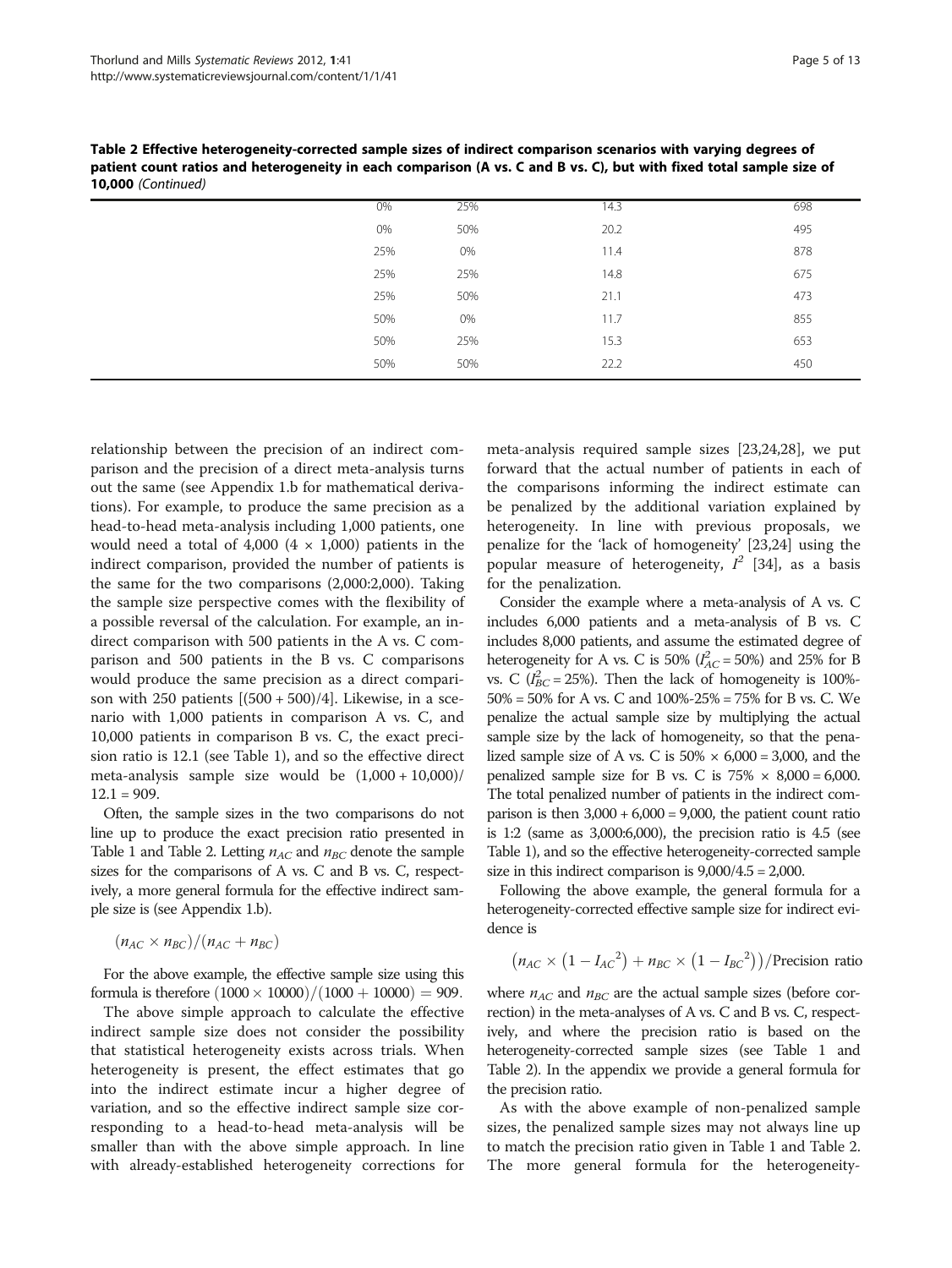corrected effective sample size is (see [Appendix 1.b](#page-10-0)).

$$
\begin{array}{l}\n\left[\left(n_{AC} \times (1 - I_{AC}^{2})\right) \times \left(n_{BC} \times (1 - I_{BC}^{2})\right)\right] / \left[n_{AC} \times (1 - I_{AC}^{2})\right) \\
+ \left(n_{BC} \times (1 - I_{BC}^{2})\right)\n\end{array}
$$

One immediate limitation of the above-proposed sample size heterogeneity correction is the fact that  $I^2$ s are typically unreliable and unstable in meta-analyses including a limited number of trials and will depend on the effect metric used [\[34-36](#page-12-0)]. In most cases, it will therefore be preferable to simply assume some plausible degree (percentage) of heterogeneity derived from a mix of clinical considerations and the  $I^2$  estimate at hand. Typically, an assumption of 25% or 50% heterogeneity will be reasonable in the context of sample size considerations [[22\]](#page-12-0). Table [2](#page-3-0) illustrates the effective sample size for various indirect comparison scenarios including a total of 10,000 patients, under different combinations of heterogeneity corrections (one including no correction).

Another limitation of the sample size approach is the inherent assumption that sample size is a good proxy for precision. This may not be true if there are some important differences in event rates (for binary data) or counts (count data), or if there are population differences in trials that result in notably different standard deviations, but not necessarily different effect estimates. To curb this limitation for binary data, one may for example choose to focus on the effective number of events. A more universally applicable approach focuses on a measure called statistical information. We describe this below.

#### The effective statistical information

Statistical information, also sometimes referred to as Fisher information, is a more complex statistical measure for gauging the degree of precision present in a data set. For pairwise meta-analyses, the statistical information is equal to the inverse of the pooled variance (i.e., one divided by the variance), which is also the measure of precision [[37\]](#page-12-0). For indirect comparisons, the statistical information (precision) is equal the inverse of the pooled indirect variance. That is, with variances  $V_{AC}$  and  $V_{BC}$ for comparisons A vs. C and B vs. C, the indirect variance is  $V_{AC} + V_{BC}$  so indirect statistical information is  $1/(V_{AC} + V_{BC})$ . Because the variance incorporates heterogeneity and is dependent on the number of trials and the sample size, no further calculations or adjustments are needed.

A major disadvantage of statistical information in meta-analysis is that it operates on a scale that no statistically non-sophisticated reader could easily grasp [\[38](#page-12-0)]. The statistical information may however be useful in the context of sample size requirements since it is possible to calculate the required statistical information (analogous to the required sample size) and compare the actual statistical information present in an indirect comparison with such a yardstick for sufficient power.

#### Strength and limitations of the approaches

Each of the above approaches comes with strengths and limitations. These are outlined in Table 3.

| Approach                                                | <b>Strengths</b>                                                   | <b>Limitations</b>                                                                                             |  |  |
|---------------------------------------------------------|--------------------------------------------------------------------|----------------------------------------------------------------------------------------------------------------|--|--|
| Effective number of trials                              | 1. Easy and fast to calculate                                      | 1. Only valid to the extent trial sample sizes are equal<br>and heterogeneity is absent                        |  |  |
|                                                         |                                                                    | 2. Lacks flexibility for approximate trial count ratios                                                        |  |  |
| Effective sample size (ignoring                         | 1. Easy and fast to calculate                                      | 1. Does not account for heterogeneity                                                                          |  |  |
| heterogeneity)                                          | 2. Exact calculations for all trial count<br>ratios                | 2. Assumes equal meta-analysis population variances across<br>comparisons                                      |  |  |
|                                                         | 3. Sample size (no. of patients)<br>resonates well with clinicians |                                                                                                                |  |  |
| Effective sample size (correcting<br>for heterogeneity) | 1. Exact calculations for all precision<br>ratios                  | 1. Assumes equal meta-analysis population variances across<br>comparisons                                      |  |  |
|                                                         | 2. Accounts for heterogeneity                                      | 2. Depends on precise heterogeneity estimation                                                                 |  |  |
|                                                         | 3. Easy to calculate                                               |                                                                                                                |  |  |
|                                                         | 4. Sample size (no. of patients)<br>resonates well with clinicians | 1. Statistical information does not resonate well with a clinical<br>audience                                  |  |  |
| Effective statistical information                       | 1. Theoretically statistically exact                               | 2. Not straight forward to calculate                                                                           |  |  |
|                                                         |                                                                    | 3. Depends on precise heterogeneity variance estimation or requires<br>elicitation of Bayesian variance priors |  |  |

Table 3 Strengths and limitations of the three approaches for gauging the effective degree of power and precision in indirect comparisons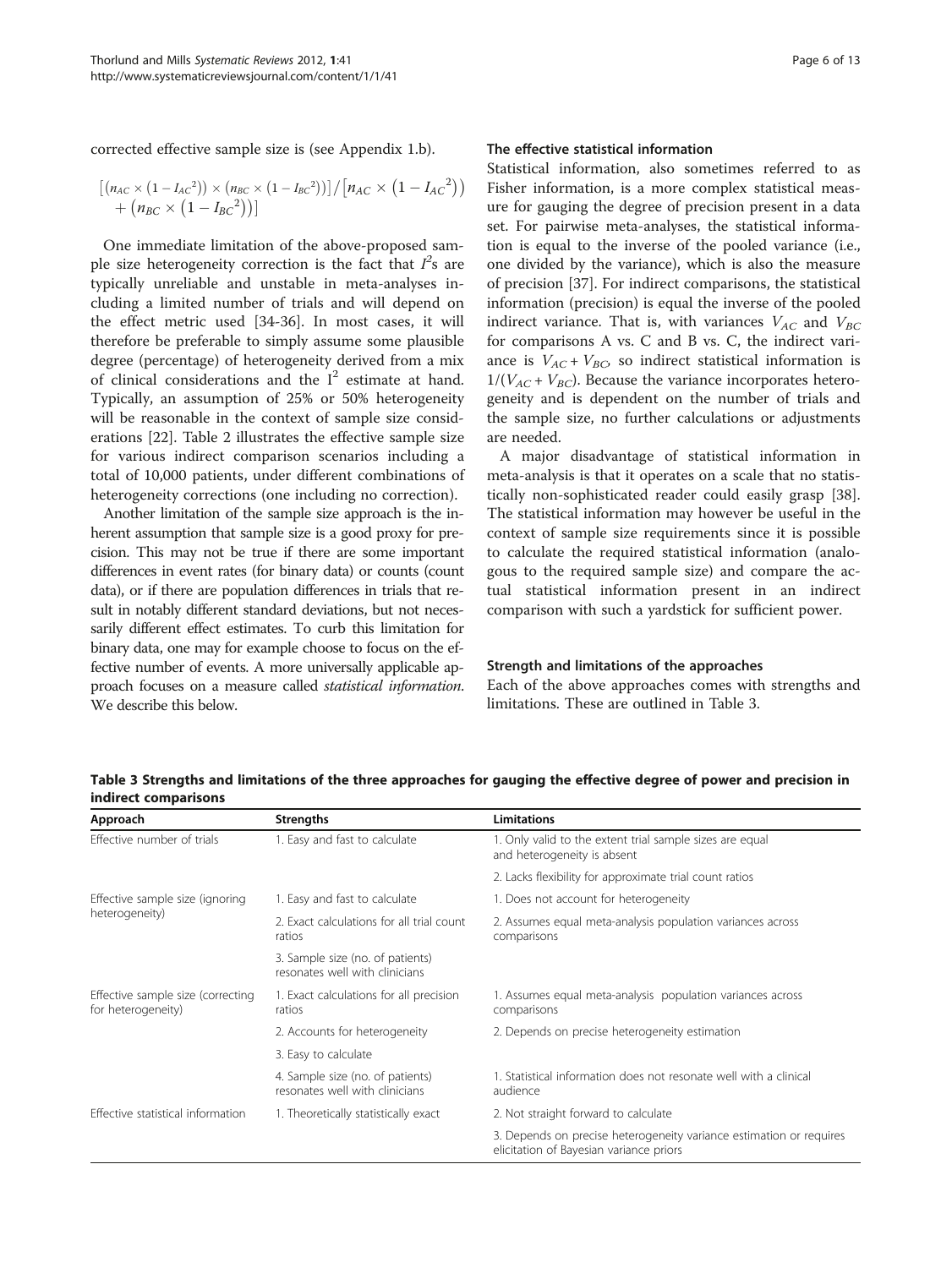#### Weak links

So far we have only described situations where the indirect estimate is obtained through one common comparator. However, it is worth noting that indirect evidence may often come from scenarios where the link between two treatments of interest must go through two or more comparators. For example, if we wish to compare A with D and the following three comparisons are available—A vs. B, B vs. C and C vs. D—then the link between A and D goes through both B and C. The indirect variance is now a sum of three (rather than two) direct variances,  $V_{AB} + V_{BC} + V_{CD}$ . We would therefore expect comparably smaller precision. Calculating the effective number of trials in the two common comparator example, we find that with an equal number of trials, say 3:3:3, the precision of the indirect comparison corresponds to that of only one direct trial, that is, an exact precision ratio of 1:9. With a more unbalanced number of trials, say 8:1:8, we get an exact precision ratio of 1:21.

Such consistently large direct to indirect precision ratios indicate that indirect comparisons with two (or more) comparators in the link will typically add very little precision. For this reason we dub them 'weak links.' In the context of combining direct and indirect evidence as we address below, it seems that weak links will typically only add an ignorable small amount of precision to the final estimate and thus, for simplicity, may be ignored for sample size and power considerations in indirect comparisons and network meta-analysis.

#### Effective sample size in treatment networks The three-treatment loop

The simplest example of a combination of direct and indirect evidence is the three-treatment loop where precision is added to the comparison of A and B by borrowing strength from an indirect comparison based on some common comparator C. Whether our measure of precision (information) is the number of trials, the sample size or the statistical information, the total amount of precision available for a particular comparison in a three-treatment loop is conceptually the sum of information in the direct evidence and in the indirect evidence.

To calculate the effective number of trials informing a particular comparison (e.g., A vs. B) in the combined evidence, we simply add the effective number of trials in the indirect evidence to the number of trials in the head-to-head evidence.

To calculate the effective number of patients informing a particular comparison, we simply add the effective number of patients in the indirect evidence to the number of patients in the head-to-head evidence. If heterogeneity adjustments have been applied for the indirect evidence, a similar adjustment should be applied to the direct evidence (we illustrate this in our worked example below).

To calculate the statistical information informing a particular comparison, we simply take the sum of the inverse indirect variance and the inverse direct variance. Alternatively, the statistical information may be extracted directly from the statistical software package used to run the network meta-analysis. (Note that if multi-arm trials are included in the analysis, some adjustments for correlations are needed).

#### Multiple sources of evidence

In many treatment networks two or more sources of indirect evidence informing some (or all) of the comparisons may exist. For example, two active treatments A and B may both have been compared to standard-ofcare and placebo. In this case, indirect evidence exists from two sources. Extending the three-treatment example above, estimating the total effective amount of information is simply a task of summing all indirect and direct evidence.

In a similar situation, multiple sources of indirect evidence may exist where no direct evidence exists. In this case, the effective number of trials, sample size or statistical information is simply obtained by summing all indirect information.

We previously discussed 'weak links.' Since these add a relatively small amount of information, one may chose to ignore them without notable loss of information (but with ease in the calculations). This goes for both situations where direct evidence and indirect evidence are being combined, and where there are multiple sources of indirect evidence.

#### Power and sample size requirements in network metaanalysis

Before getting into sample size and power considerations for indirect comparison meta-analysis and network meta-analysis, we first outline the already well-established framework for pairwise meta-analysis. We then extend the concept to indirect comparison meta-analysis and lastly to network meta-analysis.

#### Sample size requirements for direct meta-analysis

Several methodological studies have explored sample size and power considerations for direct (head-to-head) meta-analysis [[14](#page-12-0),[15](#page-12-0),[19](#page-12-0)-[24,26\]](#page-12-0). By now, it has been well established that the required sample size (i.e., the required number of patients) for a meta-analysis, should be at least that of a large well-designed clinical trial [\[16](#page-12-0)]. Sample size calculations are derived from an a priori estimate of a treatment effect,  $d$ , that investigators wish to demonstrate; the associated variance around that treatment effect,  $V^2$ ; and a maximum risk of type I error,  $\alpha$ ,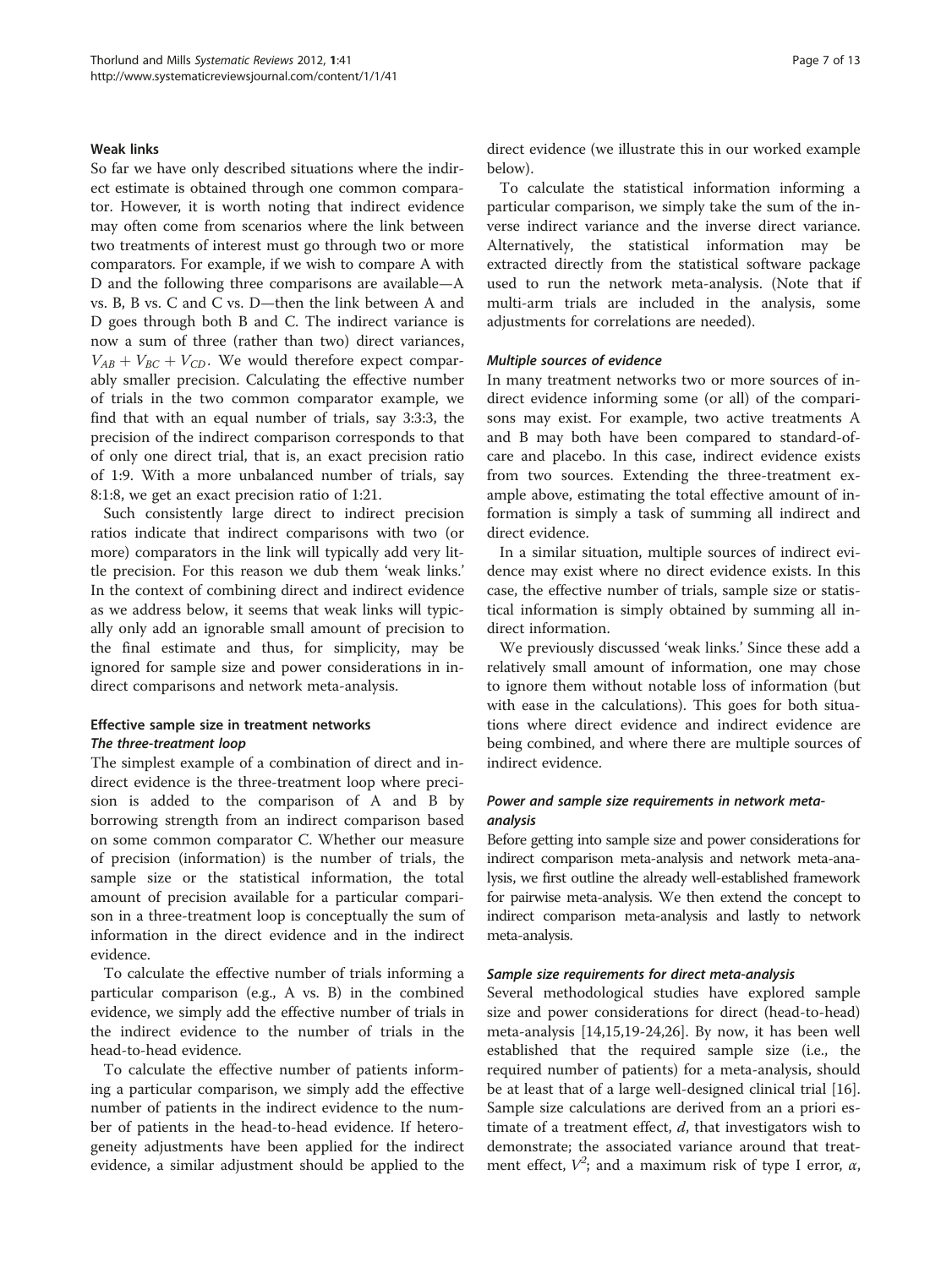(i.e., maximum false-positive risk) and type II error,  $\beta$ , (i.e., maximum false-negative risk). As a basis, one can use the required sample size corresponding to a large multicenter clinical trial as the required sample size for the head-to-head meta-analysis [\[16](#page-12-0),[19,20,23,24\]](#page-12-0).

$$
N = C \times (z_{1-a/2} + z_{1-b})^2 \times V^2/d^2
$$

Here  $z_{1-\alpha/2}$  and  $z_{1-\beta}$  are the (1- $\alpha/2$ )th and (1- $\beta$ )th percentiles of a standard normal distribution, and C is a constant depending on the randomization ratio and number of treatment arms  $(C = 4$  with a randomization ratio of 1:1 and two treatment arms).

If statistical heterogeneity exists across the included trials in a meta-analysis, one can adjust the calculated sample size to account for the additional variation (i.e., increased uncertainty) [\[21](#page-12-0)-[24,28\]](#page-12-0). This is achieved by multiplying the required sample size,  $N$ , by a heterogeneity correction factor  $1/(1-H)$ , where H has a similar interpretation as the well-known measure  $I^2$  (the percentage of variation in a meta-analysis explained by heterogeneity) and is the a priori or maximum acceptable degree of heterogeneity [\[21-24,28\]](#page-12-0). Empirical evidence and simulations have demonstrated that such adjustments perform well in maintaining the desired statistical power [[21,22,24\]](#page-12-0).

An alternative approach to dealing with heterogeneity is to calculate the required statistical information (also known as Fisher information) [\[17,25](#page-12-0)]. In pairwise meta-analysis the statistical information is simply the inverse of the pooled variance, that is, the pooled precision. The required statistical information resembles the required sample size.

$$
RI = C \times (z_{1-a/2} + z_{1-b})^2 / d^2
$$

A simulation study has demonstrated adequate performance of the required statistical information when the heterogeneity is modeled with certain Bayesian priors [[17](#page-12-0)].

#### Information fractions and power in direct meta-analysis

At any point in a direct meta-analysis before the cumulative amount of evidence has surpassed the required sample size (or required statistical information), we can calculate two useful measures to gauge the strength of evidence. The first measure, the information fraction (IF), is the accrued number of patients,  $n$  (or statistical information), divided by the required sample size (or required statistical information) [[19,23\]](#page-12-0).

 $IF = n/N$ 

This measure gives us an idea of how far we have come and how much farther of a distance there is to the yardstick—our required sample size.

The second measure is a retrospective power calculation. Re-arranging the expression of the required sample size, we can retrospectively estimate the power  $(1-\beta)$  of the current data

$$
1 - \beta = \Phi^{-1}\left(-z_{1-a/2} + \sqrt{(n \cdot d^2)(C \cdot V^2)}\right)
$$

where  $\Phi$  is the cumulative standard normal distribution function.

#### Information fractions and power in indirect comparisons

So far we have described method for estimating the effective sample size in indirect and combined evidence, as well as methods for estimating the required sample size and gauging the strength of evidence in pairwise meta-analyses. We now combine these measures to evaluate the strength of indirect comparisons and network meta-analyses. For the remainder of this article we concentrate on the number of patients, but our example and calculations can easily be carried out using the number of trials or statistical information.

We have introduced the effective sample size for indirect evidence. In line with its definition, we can derive the effective indirect information fraction and the effective power in an indirect comparison. The steps required to do this are as follows. First, calculate the effective indirect sample size. Second, calculate the required sample size for a direct meta-analysis. Third, to get the effective indirect information fraction, simply divide the effective number of patients in the indirect comparison by the required sample size for a direct comparison. Fourth, to calculate the power of the available indirect evidence, simply insert the effective indirect sample size as the  $n$  in the above formula.

#### Information fractions and power in network meta-analysis

The steps required to calculate the information fraction and power of treatment comparisons that are both informed by direct and indirect evidence or by multiple sources of indirect evidence are similar to the step required for indirect comparisons. First, calculate the effective sample size for the comparison of interest by summing up the evidence from the available sources (we described how to do this above). Second, as before, calculate the required sample size for a direct meta-analysis. Third, as before, calculate the effective information fraction by dividing the effective number of patients by the required sample size. Fourth, calculate the power of the available evidence by inserting the effective sample size as the  $n$  in the above formula.

#### Results and discussion

#### Worked example – interventions for smoking cessation

A recent MTC explored the efficacy of five different interventions for smoking cessation, low-dose NRT (<22 mg nicotine patches), which is an over-thecounter intervention, and four newer and more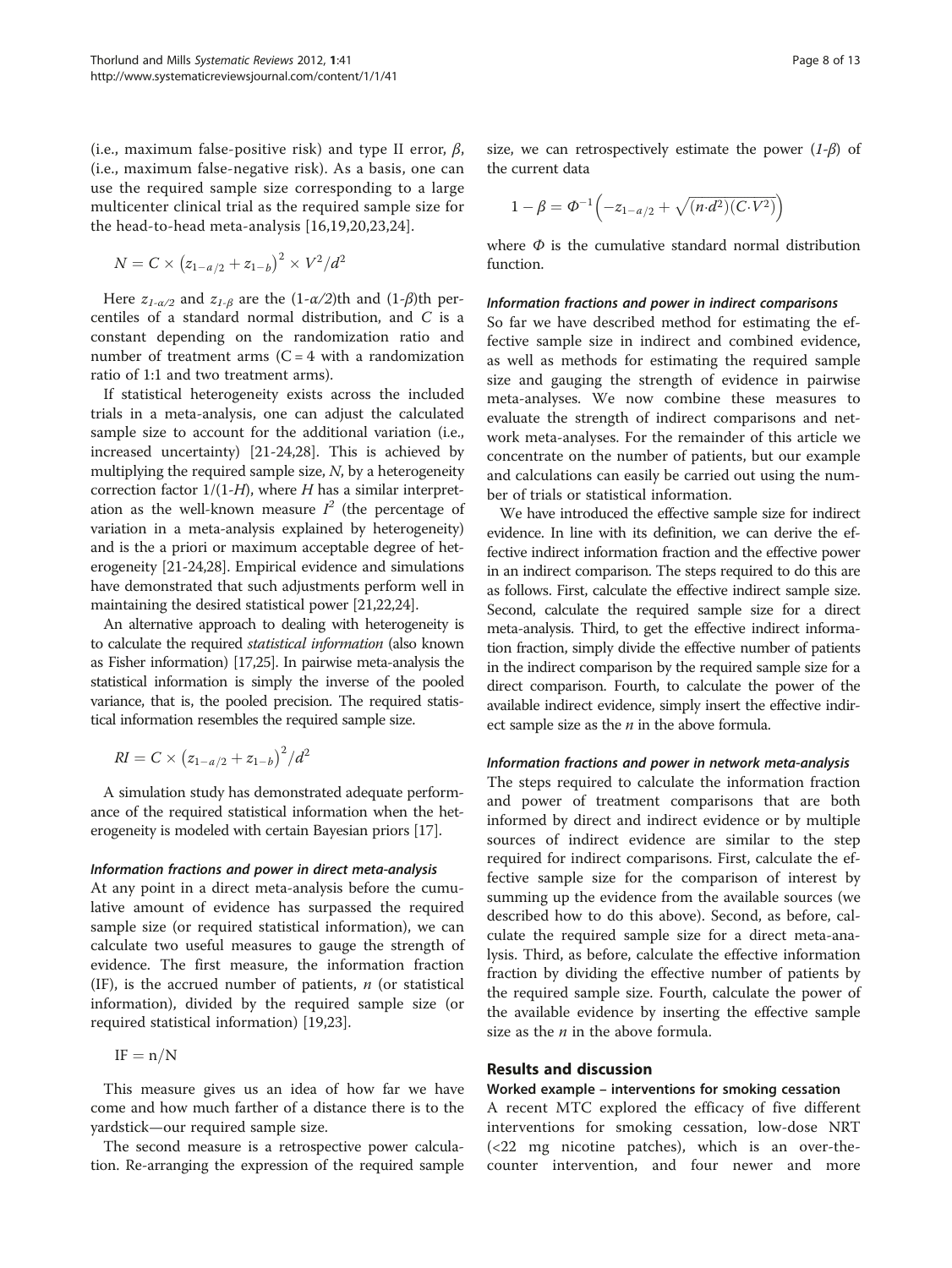expensive interventions, combination NRT (i.e., patch plus gum), high-dose NRT (>22 mg patches), buproprion and varenicline [[31\]](#page-12-0).The published MTC provides a useful data-set to illustrate the issues we have raised in this article. Low-dose NRT is already well established and well known to yield about a 50% higher success rate than inert control interventions (i.e., relative risk of approximately 1.50). To consider any of the four newer treatments worthwhile, one could argue for the need to demonstrate at least an additional 20% efficacy. These considerations make up the basis for the required sample size considerations. Keep in mind that the published MTC has much higher rates of effective sample size than the assumptions we make in this example.[\[31\]](#page-12-0)

The median smoking cessation success rate at 6 months for patients in the inert control group is 15.0% across the 79 included trials reporting at this time point. Assuming a 1.5 relative risk, we would expect a 22.5% success rate with low-dose NRT. An additional 20% relative efficacy would suggest a 26.0% success rate (with any of the newer treatments). Accepting a maximum type I error of  $\alpha = 5\%$  and a power of  $(1-β) = 90%$ , the required sample size to demonstrate that any of the newer interventions are at least 20% better than low-dose NRT is 6,303. To assess the strength of the evidence contained in the treatment network, we calculate the effective sample size (number of patients) for each of the newer treatments compared with low-dose NRT. We do this with and without taking heterogeneity into account. We subsequently calculate the information fraction and power based on the effective sample size. Figure 1 presents the number of trials, number of patients and degree of heterogeneity in the comparisons informed by head-to-head evidence. Figure [2](#page-9-0) presents the sources of direct and indirect evidence for the four comparisons of interest (newer treatments vs. lowdose NRT).

For low-dose NRT vs. combination NRT, the direct evidence includes 1,664 patients (and no heterogeneity). Indirect evidence exists with inert control as the common comparator. The comparison of low-dose NRT and inert control includes 19,929 patients, but with 63% heterogeneity, so the heterogeneity penalized sample size is  $19,929 \times (1 - 0.63) = 7,374$ . The comparison of combination NRT vs. inert control includes 1,848 patients (and no heterogeneity). The effective indirect sample size without heterogeneity penalization  $(n_{indirect})$  and the effective indirect sample size with heterogeneity penalization  $(n_{indirect-Pen})$  are therefore

$$
n_{indirect} = (19929 * 1848)/(19929 + 1848) = 1691
$$

and

$$
n_{indirect-Pen} = (7374 * 1848)/(7374 + 1848) = 1478
$$

Adding this to the direct evidence sample size, we get an effective total sample size of

$$
n_{\text{Total}} = 1691 + 1664 = 3355
$$

and

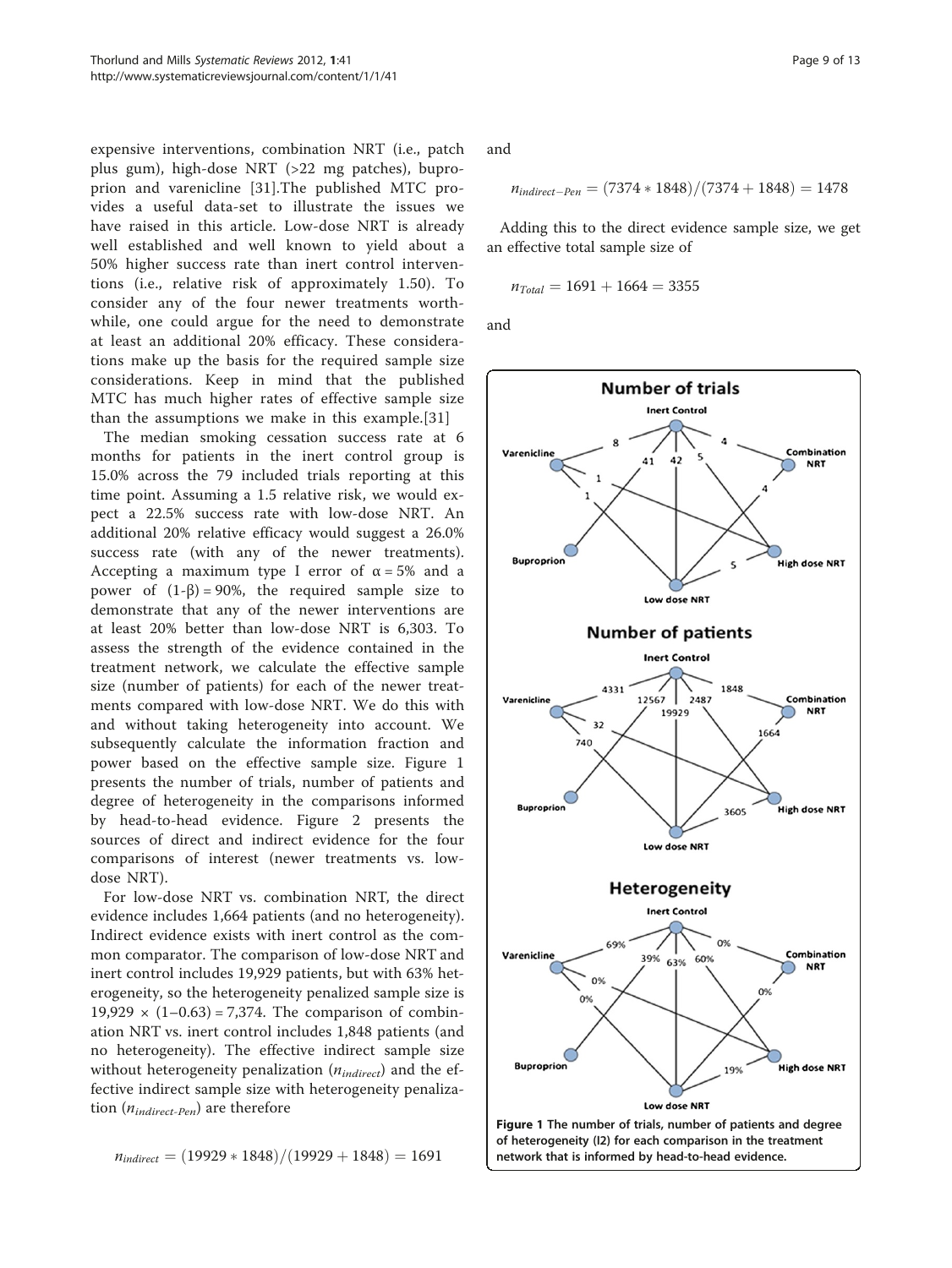<span id="page-9-0"></span>

# $n_{Total-Pen} = 1478 + 1664 = 3142$

These two total effective sample sizes correspond to an information fraction of 53% and 50% (half of the require sample size has been accumulated) and a statistical power of 66% and 63%. Table 4 presents the direct effective indirect and total sample sizes and the corresponding information fractions and statistical power for all four comparisons of the newer treatments vs. low-dose NRT. The calculations for the remaining three comparisons are presented in [Appendix 2.](#page-11-0)

In the network meta-analysis of interventions for smoking cessation, high-dose NRT and varenicline were both significantly better than low-dose NRT and demonstrated

Table 4 The effective sample sizes and corresponding information fractions and power estimates from the four comparisons of newer treatments vs. low-dose NRT

| Comparison<br>(vs. low-dose)<br>NRT) | <b>Effective</b><br>head-to-head<br>sample<br>size | <b>Effective</b><br>indirect<br>sample<br>size | <b>Total</b><br>effective<br>sample<br>size | <b>Information</b><br>fraction | <b>Statistical</b><br>power | <b>Statistical</b><br>power to<br>detect<br>observed<br>improvement* | <b>Network</b><br>meta-analysis<br>odds ratio<br>estimate<br>(95% credible interval) |
|--------------------------------------|----------------------------------------------------|------------------------------------------------|---------------------------------------------|--------------------------------|-----------------------------|----------------------------------------------------------------------|--------------------------------------------------------------------------------------|
| <b>Combination NRT</b>               | .664                                               | .691                                           | 3,355                                       | 53%                            | 66%                         | $\overline{\phantom{a}}$                                             | $1.05(0.76 - 1.41)$                                                                  |
| High-dose NRT                        | 3.605                                              | 2.211                                          | 5,816                                       | 92%                            | 88%                         | $>99\%$                                                              | $1.32(1.11 - 1.57)$                                                                  |
| Buproprion                           | $\overline{\phantom{a}}$                           | 7.707                                          | 7.707                                       | $>100\%$                       | 95%                         | $\overline{\phantom{a}}$                                             | $0.99(0.86 - 1.14)$                                                                  |
| Varenicline                          | 720                                                | 3,625                                          | 4.268                                       | 68%                            | 76%                         | $>99\%$                                                              | $1.38(1.15 - 1.64)$                                                                  |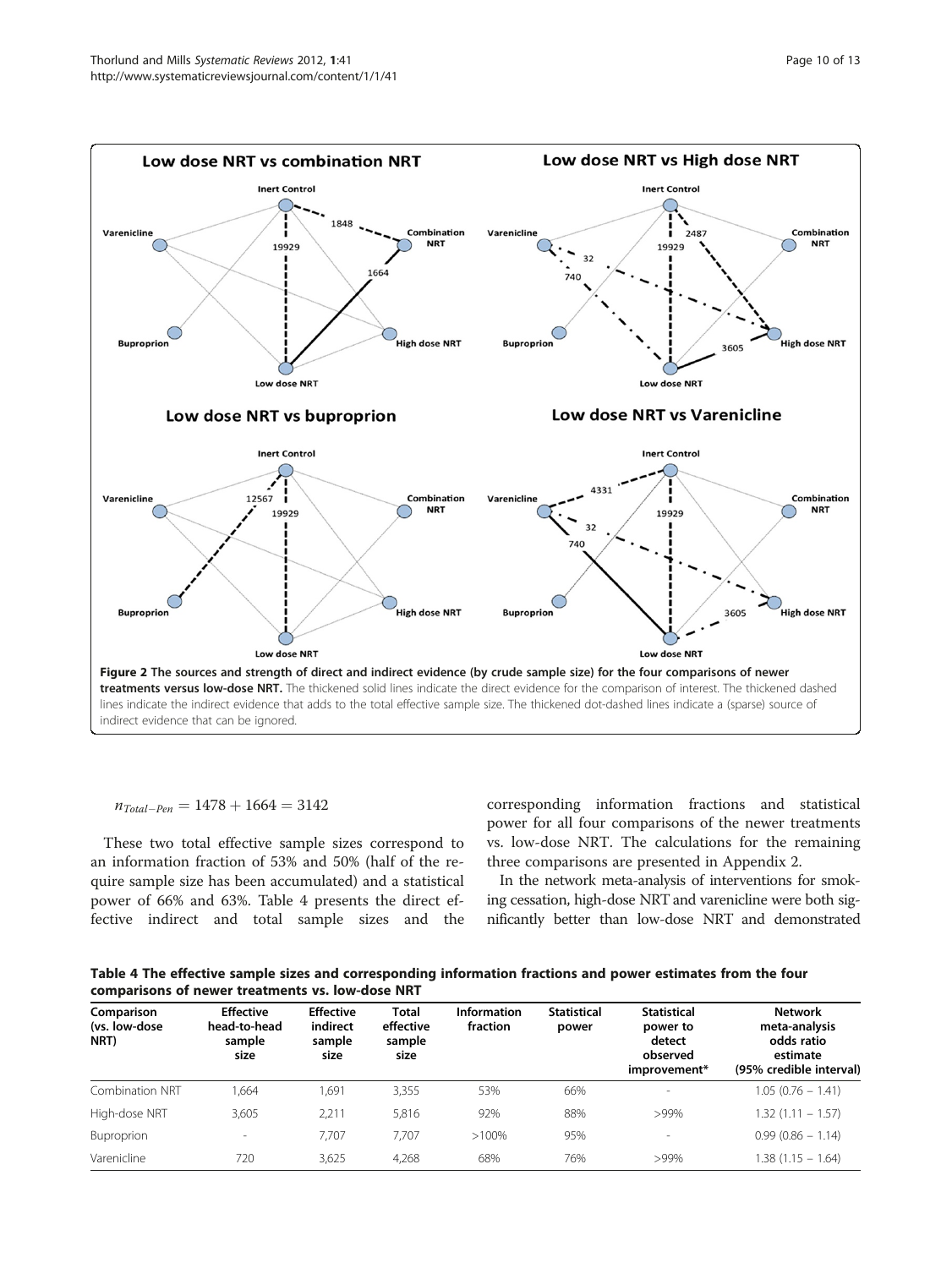<span id="page-10-0"></span>effect estimates larger than the a priori considered minimally important difference. For these comparisons, high-dose NRT is supported by 88% power, and varenicline is supported by 76% power. Considering that the true effects of high dose NRT and varenicline over low dose NRT are much higher than the 20% increase that was assumed for these calculations, the true power of these comparisons are also much higher. For example, if the MTC actual effects for varenicline (i.e., a 38% increase in smoking cessation compared with low dose NRT) are used, the statistical power to detect this difference then exceeds 99%. Combination NRT and buproprion both yielded effect estimates very similar to low-dose NRT. Considering that the two are supported by 66% and 95% power, respectively, and that none of the two effect estimates appear superior, it should be reasonable to infer that the two interventions do not offer any noteworthy benefit over low-dose NRT.

#### Conclusions

In this article we have outlined available methods for gauging the strength of the evidence in a network metaanalysis using sample size and power considerations. We recommend sample size considerations in the context of the number of patients, as the required calculations are relatively straightforward and will resonate well with most clinicians and decision-makers. The methods we have outlined are of high value to regulatory agencies and decision makers who must assess the strength of the evidence supporting comparative effectiveness estimates.

#### Appendix

#### 1.a Calculating the effective number of trials

Consider the situation where three treatments, A, B and C, have been compared head to head in randomized clinical trials. For any one trial, assume that the estimated treatment effect has variance v. For a metaanalysis of 2k trials, using the inverse variance approach would produce an estimated variance of the pooled treatment effect of  $\sigma^2/2k$ . By the expected variance of an indirect comparison, if we have two comparison including  $k$  trials, we would expect an indirect variance estimate of  $\sigma^2/k + \sigma^2/k = 2\sigma^2/k$ . Now letting R denote a ratio describing the relationship between the precision of indirect and direct evidence; we can derive  $R$  as follows

 $R * (\nu/2k) = 2\nu/k$  $R = 4$ 

That is, in the scenario where the number of trials are equal in the two comparisons informing the indirect comparison (and the other above assumptions are met), it would require four trials in the indirect evidence to produce the same precision as that corresponding to a single head-to-head trial. We can generalize this ratio to the situation where the number of trials is not equal in the two comparisons informing the indirect evidence. Let  $k_{AC}$  and  $k_{BC}$  be the number of trials informing the comparison of A vs. C and B vs. C, respectively. For a single metaanalysis, with  $k_{AC} + k_{BC}$  trials we would expect a variance of the pooled effect of  $\sigma^2/(k_{AC} + k_{BC})$ . Moreover, we would expect a variance from the indirect comparison of  $\sigma^2 / k_{AC} + v / k_{BC}$ . Proceeding as above we then have

R. 
$$
(\nu/(k_{AC} + k_{BC})) = \nu/k_{AC} + \nu/k_{BC}
$$
  
\nR.  $(\nu/(k_{AC} + k_{BC})) = \nu$ .  $(k_{BC} + k_{AC})/(k_{BC}.k_{AC})$   
\nR =  $(k_{BC} + k_{AC})^2/(k_{BC}.k_{AC})$ 

This formula creates the basis for the results presented in Table [1](#page-2-0).

#### 1.b Calculating the effective number of patients

Consider the situation where three treatments, A, B and C, have been compared head to head in randomized clinical trials. Assume that the population variance of comparative treatment effects is the same for A vs. B, A vs. C and B vs. C, and assume the population variance produced by a fixed-effect pairwise meta-analysis can be regarded as a large well-designed clinical trial. Let  $n_{AB}$ ,  $n_{AC}$  and  $n_{BC}$  denote the meta-analysis sample size (total number of patients) for the three comparisons A vs. B, A vs. C and B vs. C, respectively.

We are interested in finding the ratio between the variance of the direct meta-analysis pooled treatment effect estimate and the variance of the indirect meta-analysis pooled treatment estimate. Let  $R$  denote this ratio, and let  $\sigma_{AB}^2$ ,  $\sigma_{AC}^2$  and  $\sigma_{BC}^2$  denote the population variances for the three comparisons (where we assume  $\sigma_{AB}^2 = \sigma_{AC}^2 = \sigma_{BC}^2 = \sigma^2$ ). Then we have

$$
\sigma^2/(R.(n_{AC} + n_{BC})) = \sigma^2/n_{AC} + \sigma^2/n_{BC}
$$
  
1/(R.(n\_{AC} + n\_{BC})) = (n\_{AC} + n\_{BC})/(n\_{AC}.n\_{BC})  
R = (n\_{AC}.n\_{BC})/((n\_{AC} + n\_{BC})^2

Thus, by multiplying this ratio with the total indirect sample size  $(n_{AC} + n_{BC})$  we have that the formula for the effective indirect sample size is

$$
n = (n_{AC}.n_{BC})/(n_{AC}+n_{BC})
$$

When heterogeneity exists for one or both of the comparisons in the indirect evidence, one can penalize the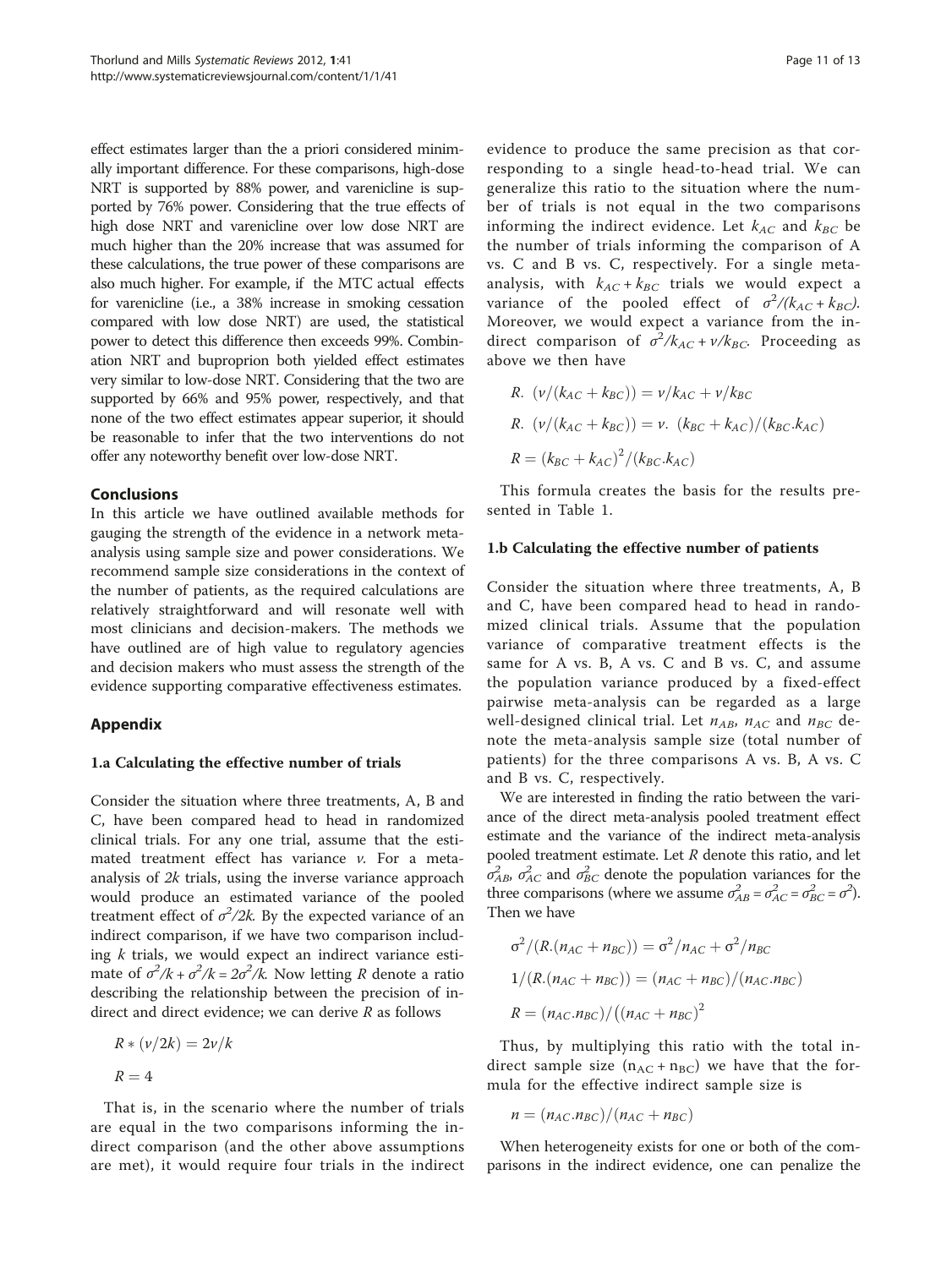<span id="page-11-0"></span>sample size by multiplying by the 'lack of homogeneity,' much similar to what is done for a heterogeneity correction of a required meta-analysis sample size. With estimates of the percentage of variation in the meta-analysis due to between-trial heterogeneity for A vs. C,  $I_{AG}^2$  and for B vs. C,  $I_{BC}^2$  we can derive penalized sample sizes within each comparison

$$
n_{AC-Pen} = n_{AC} \cdot (1 - I_{AC}^2)
$$
  

$$
n_{BC-Pen} = n_{BC} (1 - I_{BC}^2)
$$

and subsequently use these penalized sample sizes in the formula for the effective indirect sample size.

#### 2. Information fraction and power calculations – worked example

For low-dose NRT vs. high-dose NRT, the direct evidence includes 3,605 patients (and no heterogeneity). Indirect evidence exists with inert control as the common comparator. The comparison of low-dose NRT and inert control includes 19,929 patients, but with 63% heterogeneity, so the heterogeneity penalized sample size is 19,929×(1–0.63) = 7,373. The comparison of high-dose NRT vs. inert control includes 2,487 patients, but with 60% heterogeneity, so the heterogeneity penalized sample size is 2,487×(1–0.60) = 1,492. The effective sample size from this indirect comparison is therefore

$$
n_{indirect} = (19929 \times 2487)/(19929 + 2487) = 2211
$$

and

$$
n_{indirect-Pen} = (7373 \times 995)/(7373 + 995) = 877
$$

A second indirect comparison with varenicline as the common comparator only includes 32 patients in one of the two involved comparisons. The effective sample size of this indirect comparison  $(n_{indirect} = 31)$  is so comparably small that we choose to ignore it. Adding the above calculated indirect sample sizes to the direct evidence sample size, we get effective total sample sizes of

 $n_{Total} = 3605 + 2211 = 5816$ 

and

$$
n_{Total-Pen} = 3605 + 877 = 3797
$$

This total effective sample sizes correspond to information fractions of 92% and 60% and statistical power estimates of 88% and 72%.

For low-dose NRT vs. buproprion, no direct evidence exists. Indirect evidence exists through inert control as the common comparator. As above, the sample size for low-dose NRT vs. inert control is 19,929, or 7,373 if heterogeneity penalized. The sample size for buproprion vs. inert control is 12,567, or  $12,567 \times (1-0.39) = 7,666$  when heterogeneity is penalized. Therefore, the total effective sample sizes (which are equal to the effective indirect sample sizes) are

$$
n_{Total} = n_{indirect}
$$
  
= (19929 × 12567)/(19929 + 12567) = 7707

and

$$
n_{Total-Pen} = n_{indirect-Pen}
$$
  
= (7373 × 7666)/(7373 + 7666) = 3758

This total effective sample sizes correspond to information fractions of >100% and 60% and statistical power estimates of 95% and 71%.

For low-dose NRT vs. varenicline, the direct evidence includes 740 patients (and no heterogeneity). As above, the sample size for low-dose NRT vs. inert control is 19,929, or 7,373 if heterogeneity is penalized. The sample size for varenicline vs. inert control is 4,331, or 4,331  $\times$  (1–0.69) = 1,343 if heterogeneity is penalized. Therefore, the total indirect sample sizes are

$$
n_{indirect} = (19929 \times 4331)/(19929 + 4331) = 3558
$$

and

$$
n_{indirect-Pen} = (7373 \times 1343)/(7373 + 1343) = 1136
$$

and so the total effective sample are

$$
n_{Total} = 740 + 3558 = 4268
$$

and

$$
n_{Total-Pen} = 740 + 1136 = 1876
$$

All power, and information fraction calculations above are geared to detect an assumed relative improvement in smoking cessation of 20%. All calculations are highly sensitive to the assumed relative improvement. In particular, assuming larger improvements would result in substantially larger power and information fraction estimates.

#### Competing interests

The authors declare that they have no competing interests.

#### Authors' contributions

KT conceived the idea, mathematically derived the proposed formulas, drafted the first manuscript and performed all statistical analyses. EM contributed to the methodological development, writing of the manuscript and interpretation of results. Both authors read and approved the final manuscript.

Received: 17 May 2012 Accepted: 12 September 2012 Published: 19 September 2012